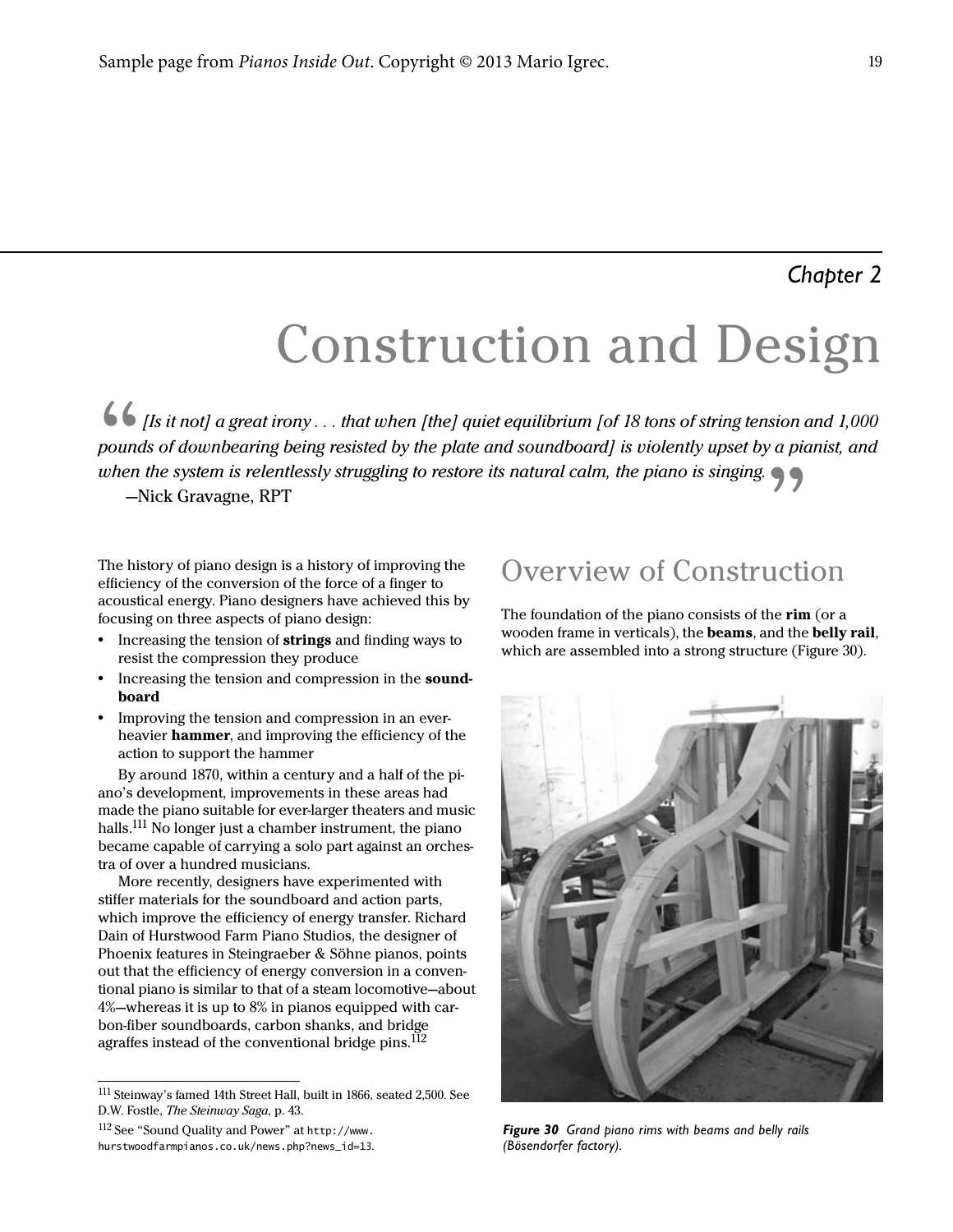

*Figure 31 Installed grand soundboard with bridges (top) and plate (bottom) (Bösendorfer factory).*

In the best grand pianos, the pinblock and the stretcher are also parts of this structure as they are mortised or doweled into the rim. The case may be built together with the rim in one procedure, or may be added to it later. In grands, the **key bed** that is glued to the underside of the rim serves as additional structural reinforcement.

In grands, the soundboard is glued throughout its perimeter to the rim and the belly rail, while in verticals it is glued to the frame. It is gently curved upward in the middle to better resist the downbearing of strings (discussed below). This curvature, or "crown," is supported by the soundboard ribs: wooden bars that are glued to the underside of the soundboard. The main purpose of the ribs, though, is to increase the stiffness of the board across the grain.

The long bridge and the bass bridge are glued to the soundboard. Two bridges are necessary because of the over-strung (also called cross-strung) design: bass strings cross over the tenor strings and have their own bridge. In smaller pianos, the bass bridge often has a **shelf** (also



*Figure 32 Piano plate supports: nose bolts and rim dowels.*

called "apron") that allows bass strings to be longer while transferring their vibrations to the more flexible area of the soundboard.

The cast-iron plate (Figure 31) is installed over the soundboard to suspend the strings, which are stretched at high tension. The modern plate covers the entire piano and greatly increases its structural stability. It is fastened to the rim and to the pinblock, and does not touch the soundboard. The plate commonly rests on dowels, wooden blocks, or bolts that extend vertically from the rim and pass through the soundboard (Figure 32).

The plate is also fastened to wooden **beams** under the soundboard with **nose bolts**. The bolts are threaded into the beams and extend to the plate through holes in the soundboard. The plate is affixed to nose bolts with large, decorative nuts or "cups." The larger the plate, the more nose bolts are needed to suspend its struts and its horizontal sections.

 In longer Steinway grands (models A–D), the rigidity of the plate is increased in the treble section with a bolt that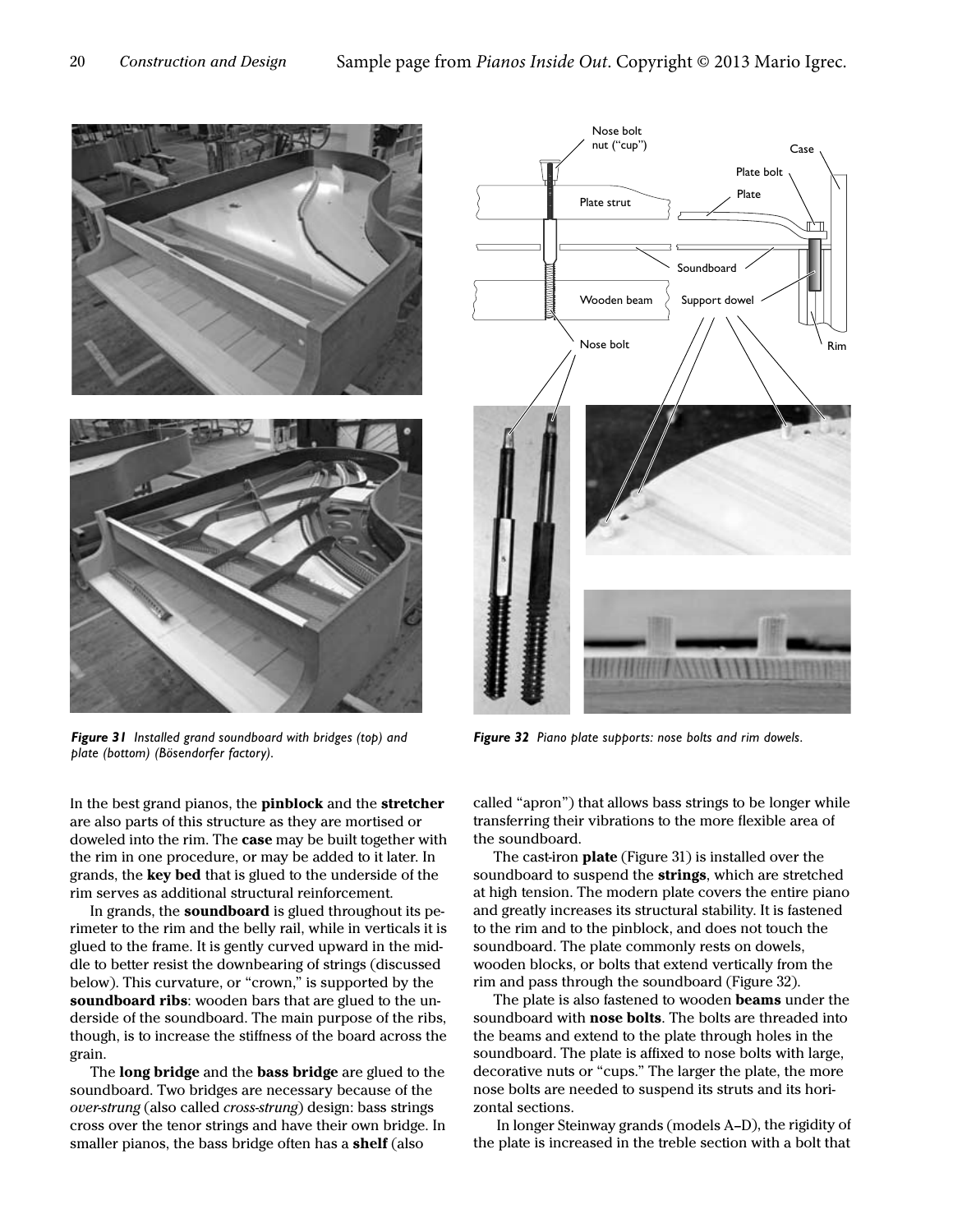| Myth:         | The Steinway bell amplifies sound.                                                                                                                                                                                                                       |
|---------------|----------------------------------------------------------------------------------------------------------------------------------------------------------------------------------------------------------------------------------------------------------|
| <b>Truth:</b> | The "bell" is a massive piece of cast iron that,<br>although hollow, has walls that are much too thick<br>to ring. If the bell did ring, it would introduce its<br>own resonances, and its purpose is to reduce reso-<br>nances by stiffening the plate. |

attaches the plate to the so-called **Steinway bell**  $^{113}$  (Figure 33) through a hole in the soundboard. This massive, hollow casting is firmly attached to the bottom of the rim on the curved side of the piano. By increasing the rigidity of the plate in the treble, the Steinway bell reduces the plate's absorption of acoustical energy (energy produced by strings when vibrating), thus increasing the length of decay and the volume of sound in that section. Since less energy is absorbed by the plate, more of it reaches the soundboard to produce a louder, longer-sustained sound. The rigidity of the plate also is increased with nose bolts and with cupola design [\(page 56\)](#page--1-1).

The strings are attached on one side to **tuning pins** (Figure 34), and on the other to hitch pins (see Figure 650 on page 424). Tuning pins are inserted into the wooden pinblock through holes in the plate, whereas hitch pins are inserted directly into the plate. On the tuning pin side there is a massive flange on the underside of the plate. This flange keeps the pinblock firmly in place and counters the pressure from the strings, which passes through the tuning pins on the pinblock, then on the plate. The plate is firmly attached throughout its perimeter to the rim and the pinblock. In higher-quality grands, the plate is also attached to the metal shoe in the belly rail by one or more plate horns (Figure 36). The horns transmit the pressure that the strings exert on the plate via the shoe to the beams and the rim, which transmits it back to the plate. The strings' pressure, therefore, is not countered by the plate alone, but by the structure of the entire piano.

Strings pass over the bridges, held tightly by the staggered and slanted **bridge pins** (Figure 35). The bridges transmit vibrations from the strings to the soundboard, which transduces them into sound. To ensure solid contact with the bridges and to improve the amplification of sound in the soundboard, strings exert some downward pressure on the bridges. This downbearing is made possible by constructing the bridges to deflect the strings upward (see Figure 645 on page 417).

Each string has a carefully predetermined speaking length, a segment that defines its pitch. This segment is terminated on one end by the front bridge pins, and on the other end by one of several possible devices: the **capo** tasto, agraffes, or a raised plate flange. The capo tasto is



*Figure 33 The Steinway "bell" supports the plate and increases its rigidity in the treble (ca. 1985 Hamburg Steinway model C).*



*Figure 35 Bridge pins.*

*Figure 34 Tuning pin.*





*Figure 36 The plate horn in modern Steinway & Sons grand plates is connected by a steel wedge to the metal shoe toe, which protrudes through the belly rail (see [Figure 55 on page 29](#page--1-0)). The beams converge on the shoe behind the belly rail.*

<sup>113</sup>U.S. patent no. 314,740 by C.F. Theodor Steinway (1885). In many publications, Steinway's first name is anglicized to "Theodore." I have retained the original spelling of "Theodor" because he signed most of his later patents as "C(hristian) F(riedrich) Theodor Steinway," and also to avoid confusion with his nephew, Theodore E. Steinway, the author of People and Pianos.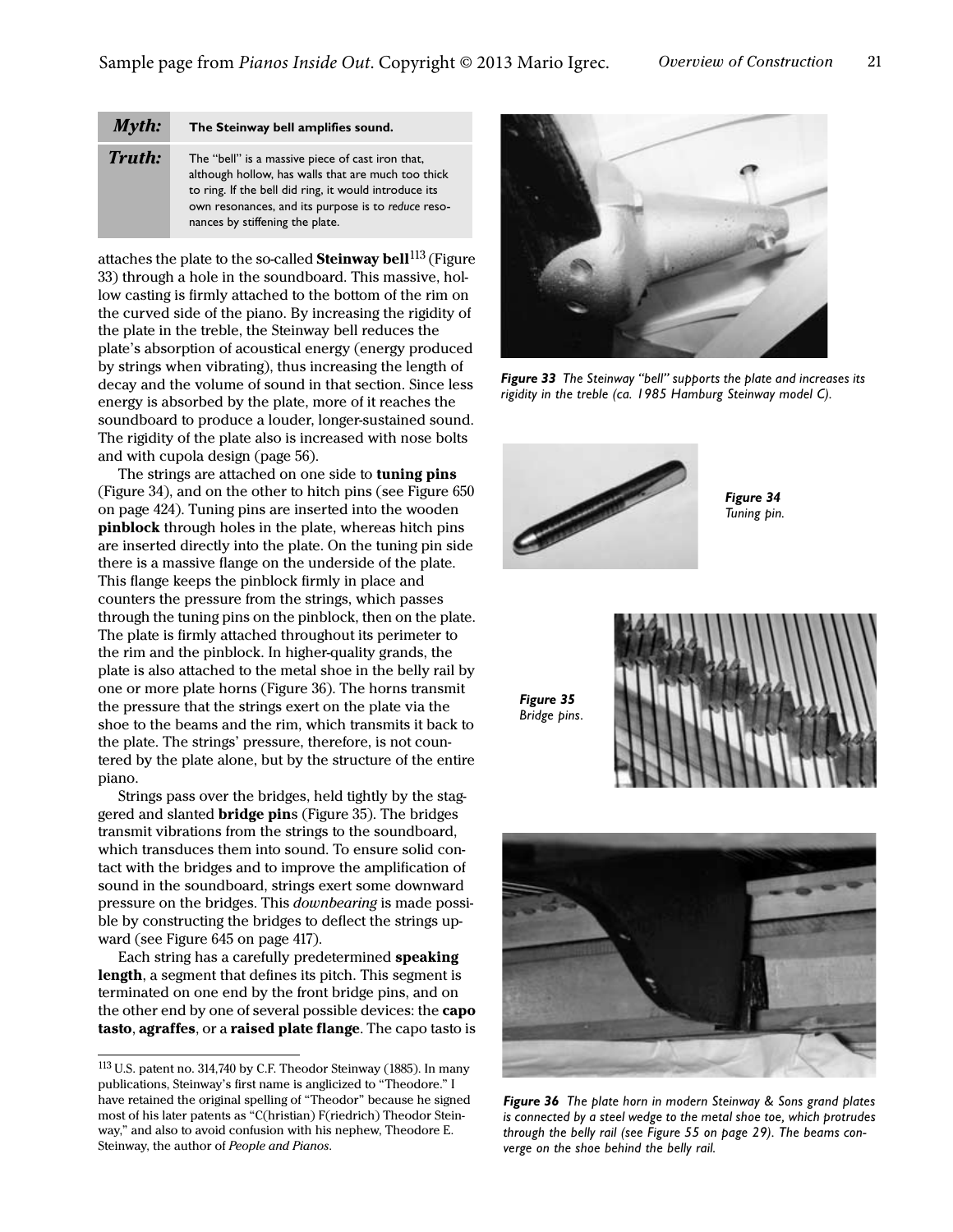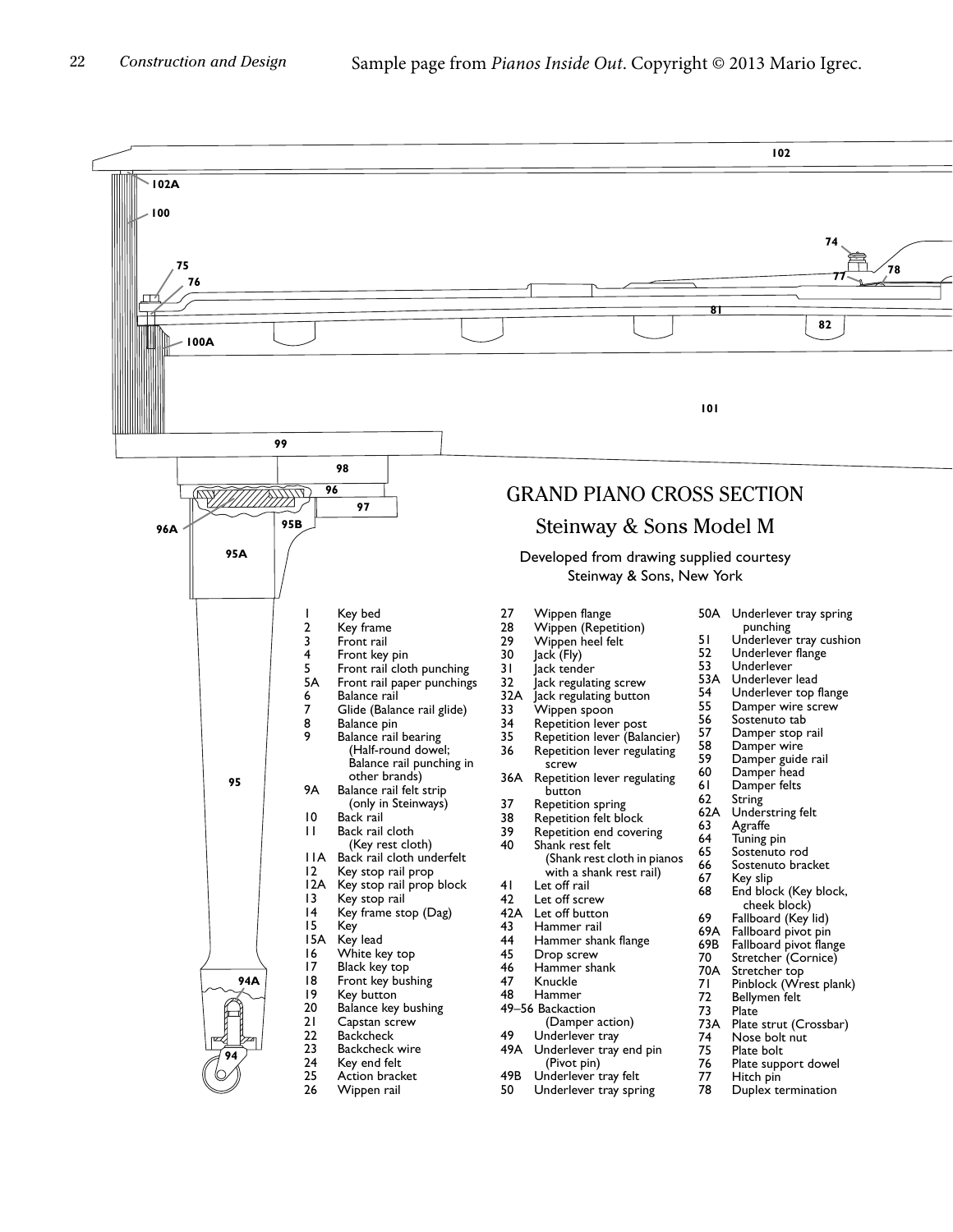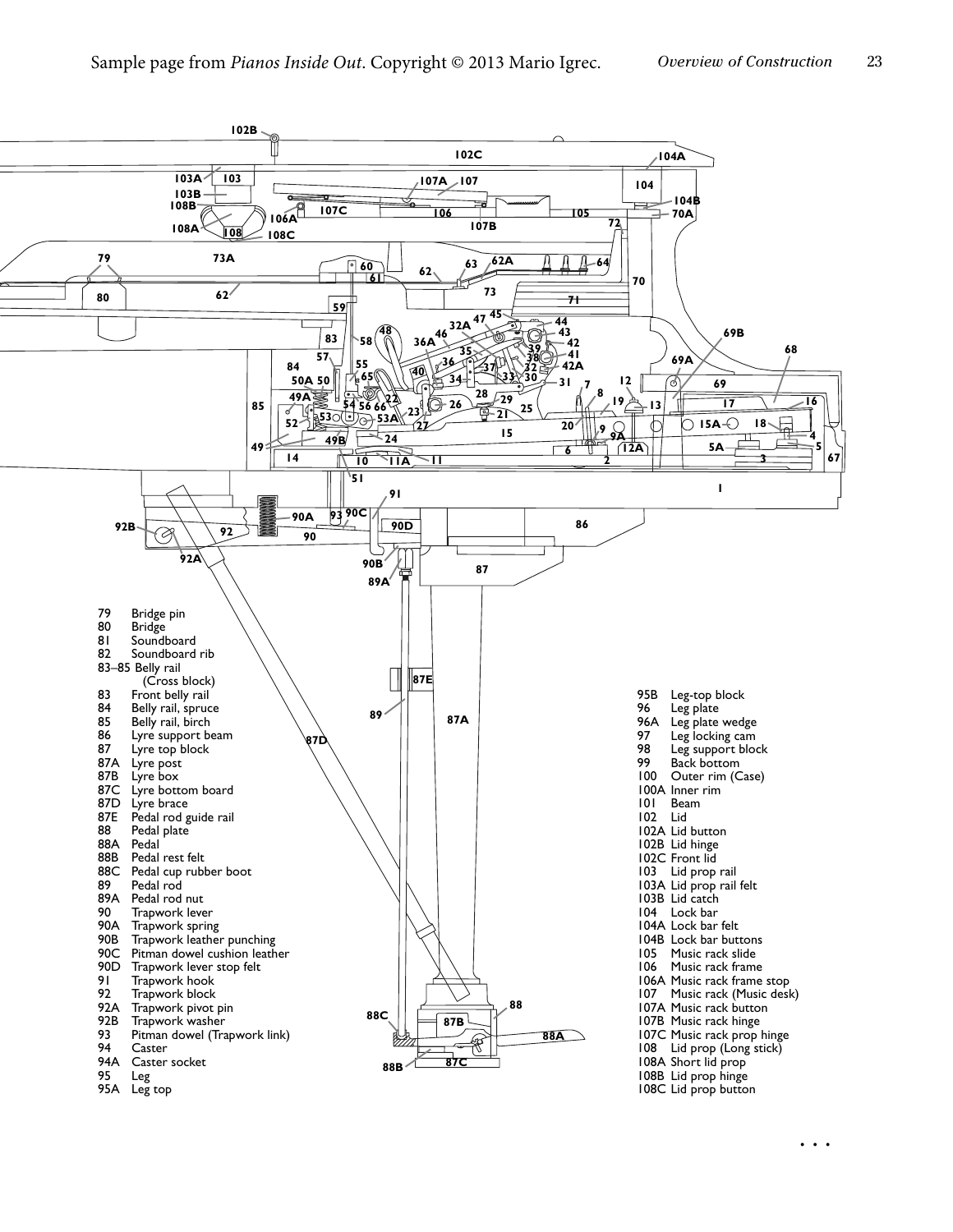### Hexagonal Core

Some manufacturers use *hexagonal steel* as the core wire ([Figure 83\)](#page--1-2). Its hexagonal shape prevents the copper coil from slipping on it. The advantage of this approach is that you can adjust the length of the winding simply by uncoiling it on either end of the string and cutting it off. The same string, therefore, can be installed in different pianos as a replacement for strings of different lengths but similar diameter. Most supply houses sell such "universal replacement bass strings" in sets of 20 to 30 different sizes. Unfortunately, hex strings don't blend well sound-wise with round-core bass strings. Another disadvantage is that the sharp edges of hexagonal wire cut into agraffes and V bar, making the string "ping" or jump as it's being tuned. In some cases a hexagonal string can't be fine-tuned at all.

### <span id="page-5-0"></span>Duplex scales

When a string vibrates along its speaking segment, its vibrations, including all of its partials, excite the unmuted segments of strings to vibrate sympathetically. Those segments are:

- **•** Front duplex: in grands, the segment between the V bar, agraffe, or a movable fret and the counterbearing; in verticals, the segment between the raised plate flange and the pressure bar $^{117}$
- **Rear duplex:** a segment between the rear bridge pin and a raised termination on the plate (duplex strip, bar, or fret)

All duplex segments in a piano are collectively referred to as duplex scale (Figure 86).

Since Theodor Steinway patented it in 1872,<sup>118</sup> duplex scale has been used by most piano manufacturers to enhance tonal brilliance and to increase a piano's perceived loudness. Originally, Steinway pianos were equipped with one fret per unison. Tapping the frets fore-and-aft allowed tuning the rear duplex of each unison individually under full tension. Steinway moved away from this concept and, like most other brands that have a rear duplex, now use termination strips that span entire sections (as seen in Figure 86) and are not intended to be repositioned after the strings are pulled to pitch. Individually tunable rear duplex terminations are found in Mason & Hamlins, old Baldwins, and some other older grands. Fazioli and Petrof allow tuning both the rear and front duplex scales, and have improved their tunability by placing a metal plate under the frets (Figure 87).

Some technicians question the value of the additional effort required to tune the duplex scales because these segments are short and highly inharmonic (see "Inharmonicity" on page 101), and go out of tune much more readily than the speaking segments.



*Figure 86 Front and*  rear duplex scales. Front duplex Rear duplex



*in each unison in a Fazioli 228 (courtesy Klavierhaus).*

# Bridges

Modern pianos have two bridges: the long bridge, which spans the tenor and treble sections and runs diagonally throughout the soundboard, and the bass bridge in the bass section. The bass bridge is higher, making possible the cross-strung or over-strung design, in which bass strings pass over the strings in the tenor section (Figures 88 and 89). This design is considered to be an improvement over the straight-strung design (Figure 90) found in early pianos because it allows the bass strings to be longer, and the bass bridge is closer to the flexible middle of the soundboard. The lowest bass notes sound better in this arrangement.

The bridges transmit vibrations from the strings to the soundboard, but also reflect much of that energy back to the strings, creating a long sustain. Bridges stiffen the soundboard, and that reduces its resonances. (This is discussed in more detail in ["Soundboard" on page 43.](#page--1-3)) Normally, a bridge is about 1<sup>1</sup>/<sub>2</sub>" [38 mm] wide, and its height is determined by the design of the plate, its thickness, and the amount of downbearing.

<sup>&</sup>lt;sup>117</sup> Technically this is not a duplex segment. It is shorter than a typical duplex segment, but vibrates sympathetically and affects tone color.

<sup>118</sup>U.S. patent no. 126,848 (1872).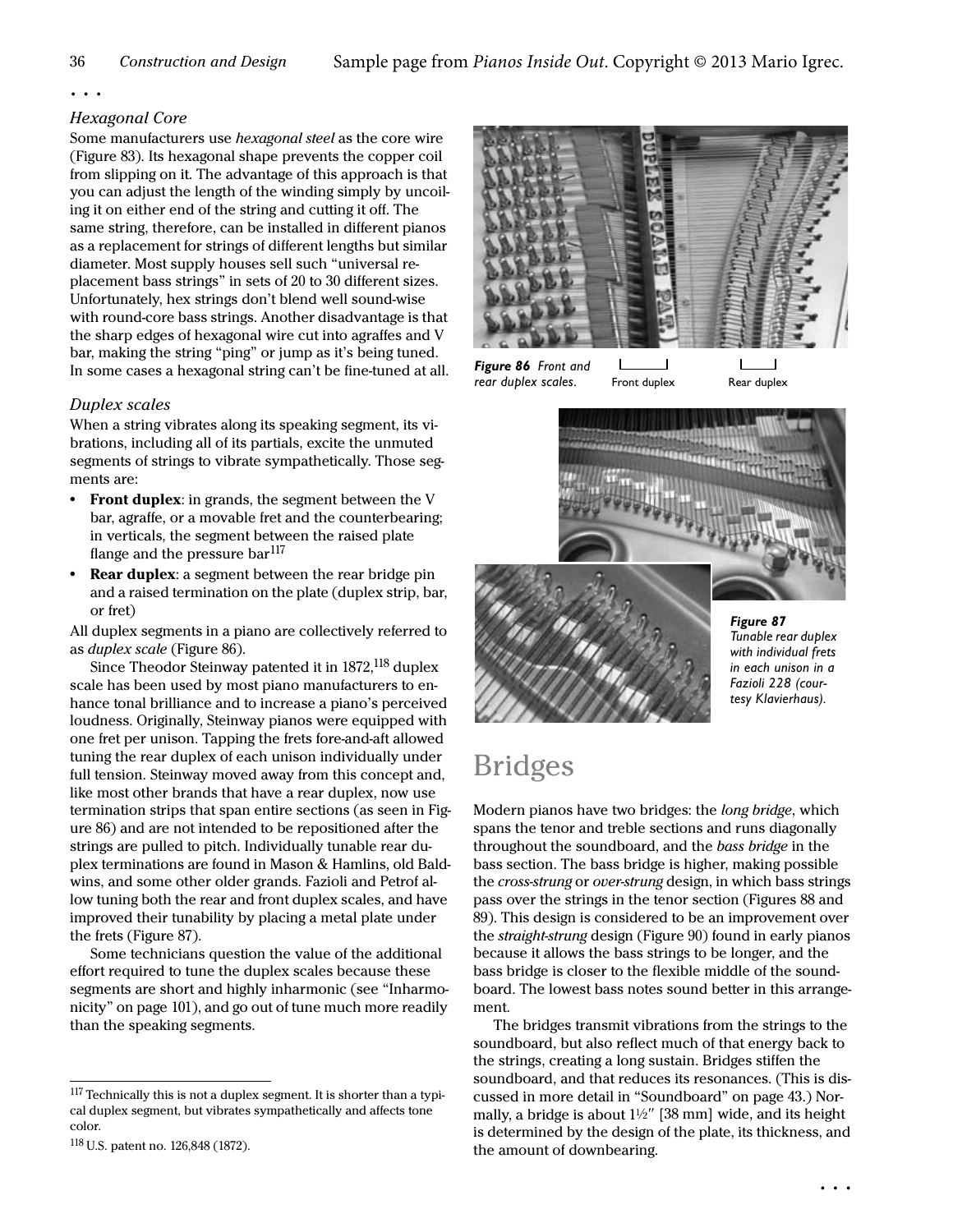bridges by bridge pins. These pins are usually made of steel and are brass-plated to reduce the friction between string and pin. Some piano makers, for example Sauter and Ravenscroft, optionally use titanium pins for extra rigidity and hardness. The front and rear bridge pins are arranged so that each string bends slightly around them. They are also angled to keep the strings in firm contact with the bridge even during the strings' upward motion.

Bridge pins are termination points for the speaking length of the string and for the duplex or muted segment behind it (see ["Duplex scales" on page 36](#page-5-0)). To terminate the wire efficiently, these pins must be very rigid—they must reflect the strings' energy, not absorb it. That is why bridge pins are relatively thick.

Traditionally, bridge pins are filed on top after they are installed, but some manufacturers and rebuilders leave them rounded. The filing gives the pins a finished look, and some technicians believe that it improves the clarity of sound. Whether or not this is true, the filing raises a legitimate concern about introducing "false beats" by compressing and scorching the wood by overheating the pins during filing.

### Bridge Notching

The top surface of the bridge in front and in back of the bridge pins is notched (cut out) so that the wood will not interfere with the vibrating strings. The notches can be cut with a machine or by hand, as depicted in Figure 107. This is time consuming and requires skill.

The notching must be very precise because, together with the bridge pins, it determines the strings' speaking (and rear duplex) lengths. Whereas the bridge pins terminate the strings' sideways vibrations, the wood of the bridge terminates vertical vibrations. Both terminations must be in the same spot or the string will act as two strings that are slightly out of tune with each other. This causes "false beats." Each notch should start exactly on the line that, in a unison, passes through the center of each bridge pin. With time, however, strings create grooves by denting the bridge (cap), and the effective termination of the wood moves forward from the center-ofthe-pins line. That is why the notches should be cut slightly closer to the center of the bridge (Figure 105). The notches should be deep, and form an almost vertical edge at the bridge pins.

Since the speaking segment of all strings in a unison should be equally long, bridge pins are usually installed on a line perpendicular to the strings, and the notching of the bridge cap follows this pattern. However, in some older pianos (for example, Steinway concert and semi-concert grands, models D and C, made from 1884 to the  $1930s^{123}$ ) the pins may follow the contour of the bridge, especially in the treble. The bridge (cap) is either chiseled parallel to its sides or is notched as depicted in [Figure 109](#page-7-0). Since the thickness of all strings in a unison is the same



*Figure 104 Notching of a replaced bridge cap.*



*Figure 105 Bridge notches on a new bridge (cap) should start somewhat closer to the center of the bridge instead of at the exact center of the bridge pins. This compensates for the grooves that form in the bridge cap over time.*

but their speaking lengths vary, each speaking length has a slightly different inharmonicity (see page 101). This, in turn, causes the partials of each speaking length to be slightly out of tune with each other. A listener will not notice this, but a tuner will.

### Unequal Speaking Lengths

A slight detuning of partials increases sustain through a phenomenon that occurs whenever strings or their partials are slightly detuned from a perfect unison. The reason for this is that the strings, which are coupled via the bridge, affect each other as they vibrate. Two strings that are out of tune with each other generate partials that oscillate between vibrating together (in phase) and opposite each other (out of phase). This causes beats. When the  $123$  Bill Shull, "Restorative Conservation in Piano Rebuilding," p. 20. partials vibrate only in phase, the energy of the strings is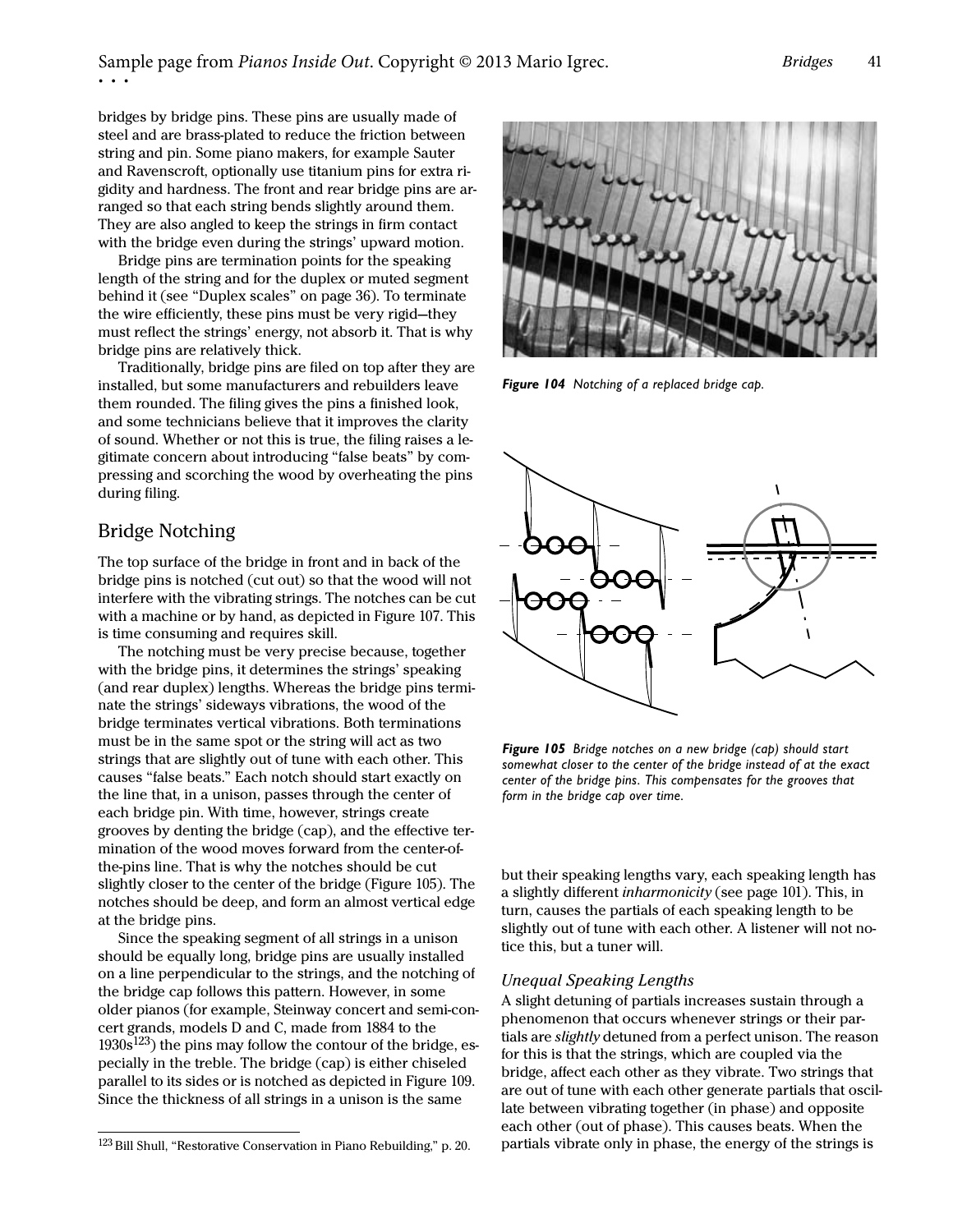

*Figure 106 Cutting vertical separations between notches (Steinway & Sons factory, New York).*



*Figure 107 Notching the bridge (Steinway & Sons factory, New York).*





*Figure 109 This style of notching in a ca. 1900 New York Steinway concert grand model D creates unequal speaking lengths of strings in unisons in the mid-treble section. The purpose of unequal speaking lengths is to improve sustain in the "melody" octave.*



*Figure 108 Bridges are notched sideways at the Fazioli factory.*

<span id="page-7-0"></span>transferred more quickly to the soundboard than if they are out of phase part of the time. The reason for this is that the strings, when out of phase, impede the energy transfer of each other, which, in turn, causes them to vibrate longer than if they were always in phase. In effect, encouraging the partials to go out of phase is not unlike increasing the wave impedance of the soundboard and bridge assembly. This is discussed in more detail in ["Energy Trans](#page--1-4)[fer and Reflection"](#page--1-4) below.<sup>124</sup>

Unequal speaking lengths are found mostly in the midtreble ("melody octave"—see [page 49](#page-9-0)), where the volume of sound is inherently weaker than in the rest of the piano. If you plan to replace the bridge cap or the entire bridge, I recommend duplicating the original design.

 $^{124}$  For a more complete explanation, see Arthur Benade, Fundamentals of Musical Acoustics, pp. 335–339.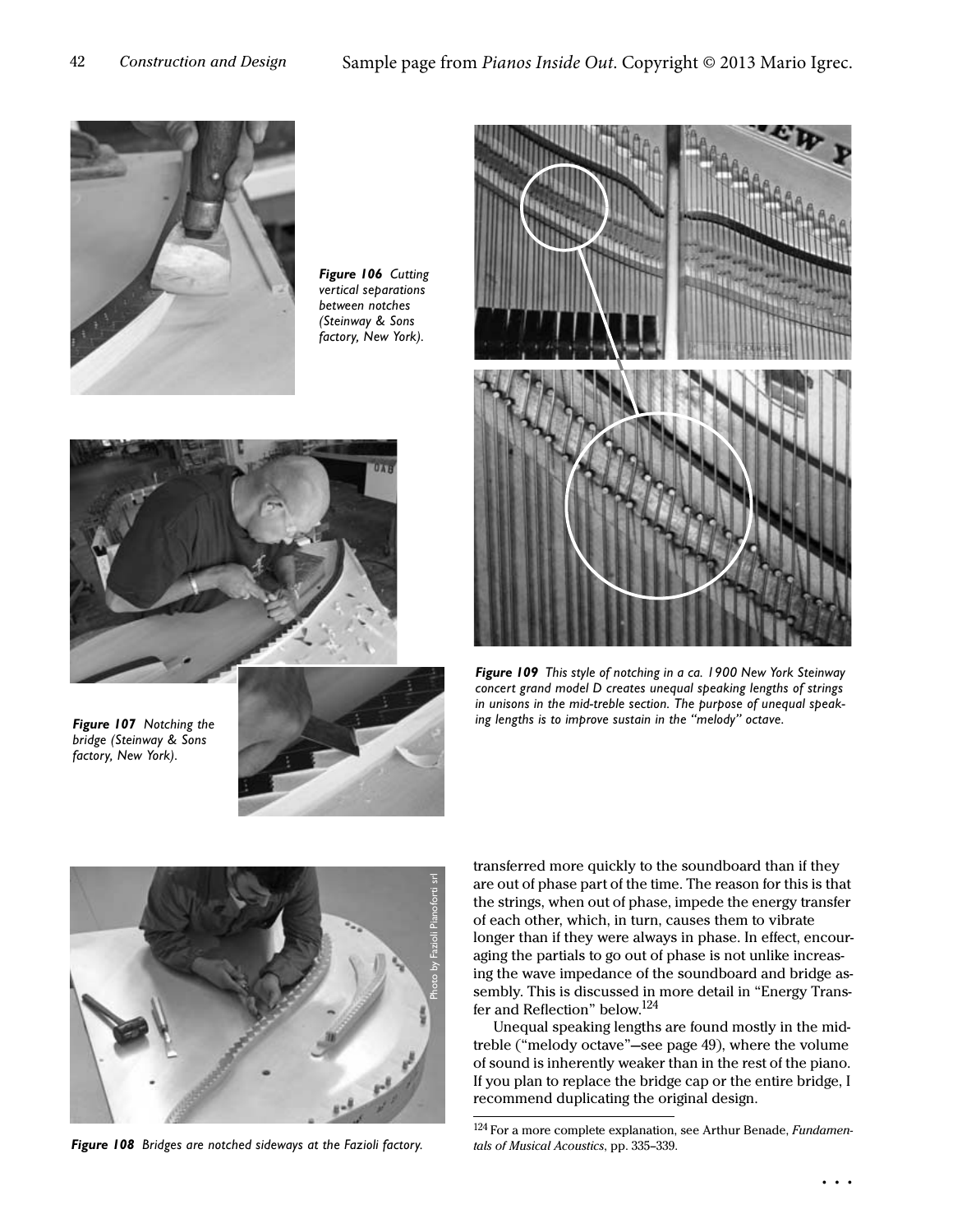

**a.**

*Figure 118 A new cutoff bar is installed in this Steinway B to increase the acrossthe-grain soundboard stiffness by reducing the lengths of the ribs, and to move the center of the board closer to the long bridge. Note that the original rib notches in the rim were plugged and ribs added to the original design. (Piano redesigned and rebuilt by Erwin's Piano Restoration.)*



**c.**





*Figure 119 Thinning the board toward the edges by hand* 

### Downbearing and Crown

In pianos with bridge pins the soundboard is designed to make the strings press down somewhat on the bridges, creating a downbearing force. Assuming that the average angle of deflection at bridges is 1°, a typical average in a new piano, a string stretched at 180 lbs. of force [780 N or 80 kg] exerts a downbearing force of about 3.14 lbs. [14 N or 1.43 kg] (for formulas, see "Measuring String Downbearing" on page 416). Multiplying this by 230 strings in a piano, it becomes clear that the total downbearing force on the soundboard can be 720 lbs. [3,216 N or 328 kg]. At an angle of deflection of 1.5°, the downbearing increases to almost 1,100 lbs. [4,900 N or 500 kg]—the equivalent of six people standing on the soundboard.

Too much downbearing constrains the movement of the soundboard and chokes off the sound. It's like pressing the cone of a loudspeaker—the more you press it, the softer the sound. Without any downbearing, however, the strings would push the bridge and soundboard during the downstroke, but would pull away from them on the upstroke. Despite the angled and staggered bridge pins, this would cause buzzing and rattles, and energy would be lost. Some designers feel that *all* downbearing is detrimental, and use bridge agraffes as an alternative to bridge pins ([page 43\)](#page--1-5).

To resist the force of downbearing, the soundboard is crowned toward the strings to make it slightly convex or cylindrical. This also increases the board's stiffness and thus reduces undesirable resonances. In older pianos the loss of downbearing usually is most pronounced in the tenor section where the soundboard is the widest and least stiff, and is accompanied by the loss of crowning.

Manufacturers adjust the downbearing so that it will remain positive (strings bearing down on the soundboard) even after the soundboard loses some of its crowning due to the dessication in drier seasons and a resulting loss of compression. Unfortunately, that means too much downbearing in more humid seasons, which accelerates the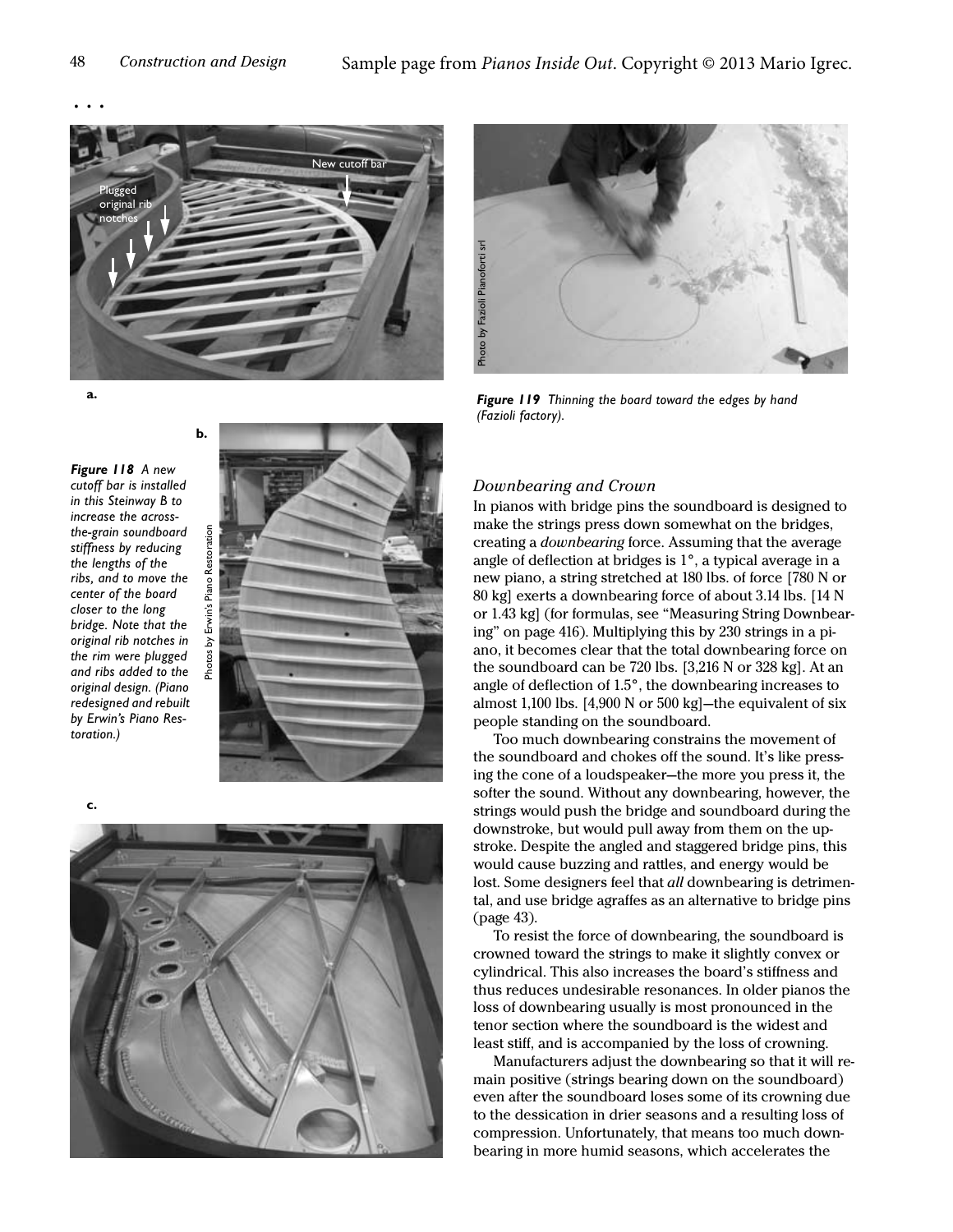long-term loss of crowning and compression. If the soundboard installer could count on the piano being climate controlled, or if the soundboard were impervious to moisture (see Figure 112 on page 45), the amount of downbearing could be much lower and the dynamic range greater. Some manufacturers use bridge agraffes and very little or no downbearing (see ["Alternative Bridge Couplings" on](#page--1-5)  [page 43\)](#page--1-5) to give their pianos exceptionally long sustain.

In most pianos the downbearing angle should be the greatest in the high treble, up to 1.5°, and should taper to 0.5° in the low tenor and bass. The downbearing of low bass strings is usually too high; this, combined with short backscale (discussed below), chokes off the part of the soundboard that needs to be especially free and flexible. A downbearing of 0.25° is sufficient in that section.

Soundboards are crowned using a rib crowning or compression crowning technique. Some manufacturers combine the two techniques.

Rib-crowned soundboards (also referred to as "ribcrowned and suspended" or RC&S) have bowed ribs. The shape of the ribs is the main source of the curvature. Before it is glued to the ribs, the board is dried to 5.5 to 6.5%  $EMC<sup>144</sup>$  to ensure that it will not crack during periods of low humidity. Higher levels of humidity, to which the board will be later exposed, will cause some compression to build up, but not nearly as much as in a purely compression-crowned board. U.S.-made Baldwin pianos and some Walter pianos used this technique, which is popular among some rebuilders.

Compression-crowned boards are dried to a very low moisture content (4.5 to 5.5% EMC $145$ ) before they are glued to the ribs, which are either completely flat or slightly bowed (to provide some rib crowning). Moisture, as it reenters the board, increases compression because the ribs prevent the board's underside from expanding. The unrestrained top of the panel expands, making the board bow upward in the middle. The compression is maintained by the ribs, and the rim suspends the assembly.

Compression-crowned boards that have relatively little downbearing, especially in the bass and tenor, tend to produce very long sustain combined with powerful attack, and have a high dynamic ceiling. The soundboard assembly has more "spring" in it and is less restrained in its movement than a rib-crowned assembly. However, compression boards are under greater stress, and will fail if subjected to constant changes or extremes in humidity and temperature. Exposure to high humidity makes the crown increase, but the strings restrain it from above. The swollen wood cells have nowhere to go and become

crushed, forming pressure ridges in which wood fibers on the surface of the board have been pushed out of their normal position. The crushing of wood cells reduces the compression and lowers the board's stiffness, which lowers the board's wave impedance, increases its resonances, and reduces sustain. After the board is exposed to climate swings year after year, cracks appear, indicating further loss of compression in the board.

Many pianos, however, even some that are over 100 years old, prove that a compression-crowned board kept in reasonably constant climate conditions (page 83) can retain enough of its original compression and stiffness to sound good.

In rib-crowned boards the ribs are taller but narrower, and are taller in the middle than on the ends. Some designers shape the ribs as I-beams and make them of stiffer laminated wood. This reduces their range of motion compared to compression boards, but also reduces their susceptibility to failure when exposed to climate extremes.

### Backscale

The length of strings between the bridge and a rear termination such as a duplex bar (backscale) can greatly affect the sound, especially in the low tenor and bass. A short, stiff backscale constrains the bridge and soundboard and can choke off the sound of that section, even when the downbearing is acceptable, the bass bridge has an apron, or the soundboard is "floated" in the piano's tail area. This problem can be observed in short grands and verticals where the lowest bass strings may have just one inch [2.5 cm] of length between the rear bridge pins and the hitch pin riser felt. It's better to sacrifice some of the speaking length than to have such a short backscale.

A long backscale, on the other hand, can cause an overly live duplex scale that may need to be partially damped, and can reduce tuning stability. When you "set" a string during a tuning with a hard blow, you are equalizing tensions in the front segments, but less so in the segments behind the bridge. The longer the backscale, the greater the tension inequality between segments.

### <span id="page-9-0"></span>Melody Octave, Grain Angle, and Reflection of Sound Waves

Most piano music, especially from the romantic era, presents the main melody in the fifth octave—but this is exactly where most pianos lack sustain, especially between F5 and C6. The tenor and upper bass have plenty of volume and sustain, yet one is expected to play the accompaniment in those sections very softly. This is why it is so important for the "melody octave"—or, as some call it, the "killer octave"—to have as much sustain and projection as possible.

As discussed above, sustain is a function of stiffness, and spruce is stiff along its grain. Wherever the bridge runs parallel to the grain of the soundboard is where the stiffness is greatest. Traditionally, modern grands have grain running at an angle of 45°to the belly rail, which tends to be parallel to the fourth-octave section of the long

<sup>144</sup>EMC is "equilibrium moisture content," the amount of moisture that a certain species of wood settles to at a certain temperature and relative humidity (RH). An EMC of 5% in white spruce, for example, corresponds to just under 25% RH at 70°F [21°C]. See R. Bruce Hoadley, Understanding Wood, pp. 112–114.

<sup>145</sup>W.V. McFerrin gives the figure of 5% in The Piano: Its Acoustics, p. 68. Also see Nick Gravagne, RPT, "How Much Crown Should There Be?"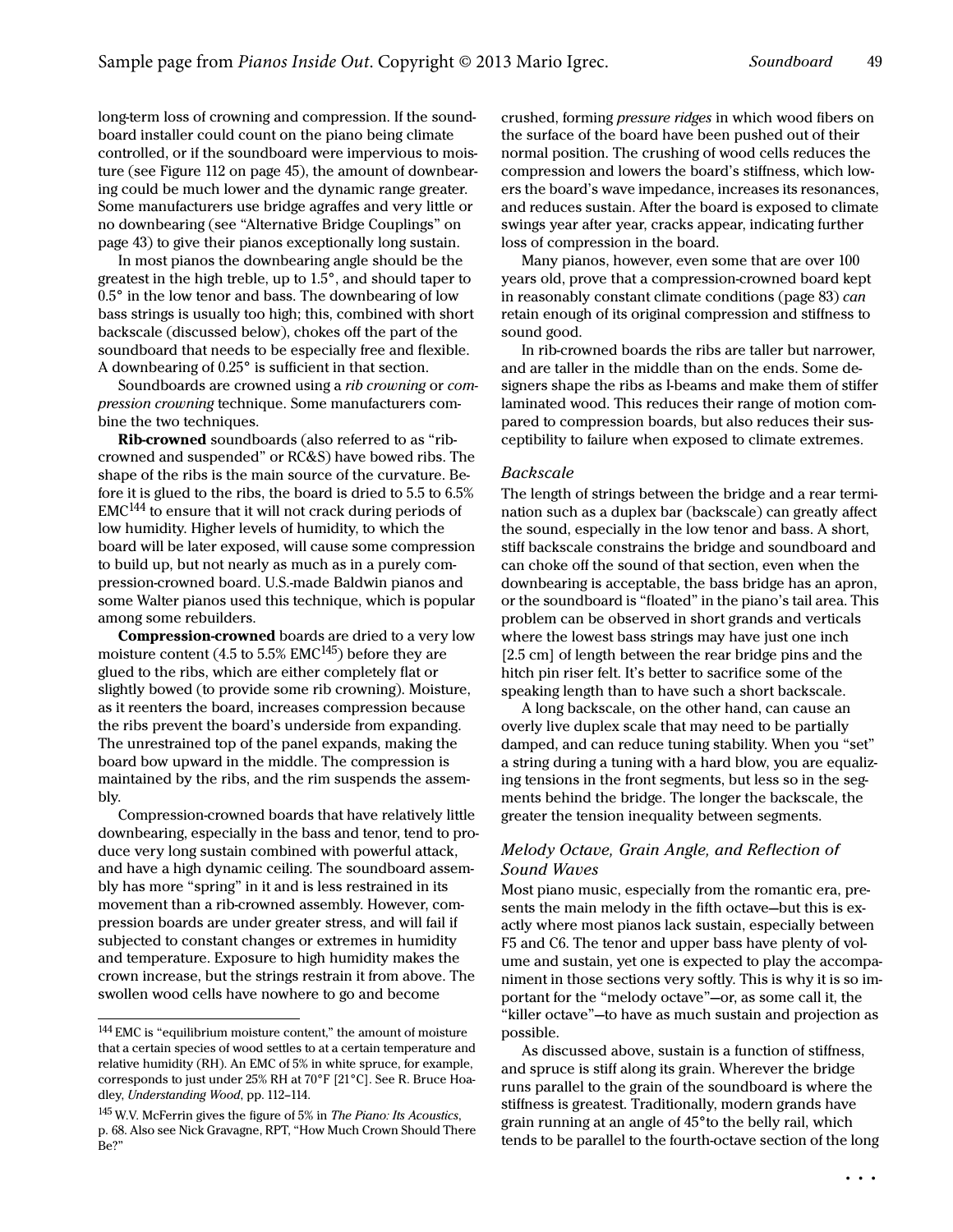- **•** Backchecks are installed (grands only).
- **•** Capstan screws are installed.
- **•** Key leads are installed. In quality pianos, additional lead weights may be installed after the action and the keyboard are regulated to finely adjust the touchweight for the particular hammers, action parts, and keys.
- **•** Keys are installed on the key frame. The bushings are eased and the keys regulated.

### Effects of Touch on Tone

Isn't it fascinating that each pianist can have a unique sound? The piano action doesn't let you control the motion of the hammer after it passes the let off (the point at which the jack escapes under the hammer shank), and it appears that tone can be varied only by changing the acceleration of hammers during their travel toward the strings. Still, a distinctly different tone quality can be produced by varying one's touch, even at the same loudness level.

### Keyboard noises

Touch affects the tone of the piano because the noises generated by the action, damper mechanism, and keyboard directly affect its overall sound. The noises generated by the keyboard are the most pronounced. As Ramon Alba and Asami T. Inouye suggest,

the artistic use of this percussiveness [creatively controllable noise generated by the keyboard] is the very secret of virtuosity. This subtle shading 'fills out' the tone color with another dimension—tone 'value'— as in painting when black, white, or greys are added to a basic color to give degrees of 'Value.' What we actually hear are subtle combinations of tone color and shading, allowing gradations of tone color at each level of intensity.<sup>162</sup> [italics in original]

Noises generated when the finger strikes the key at rest, and a moment later when the key reaches the bottom, are transmitted through the keys, key frame, key bed, and rim to the soundboard, bridges, and strings. How prominent those noises are can be easily demonstrated: keeping the damper pedal depressed, depress a key, hold it loosely depressed at the bottom of its travel, then pound the key with the other hand. The noise is amplified and sustained for several seconds.

The duplex portions of strings (see ["Duplex scales" on](#page-5-0)  [page 36\)](#page-5-0), where present, amplify the noises even when the damper pedal is not used.

The amount of time between the noises generated by the key and the hammer striking the strings depends on how loudly one plays the note. A *piano* touch can delay the bottom-of-key-travel noise by as much as 30 ms (0.03 second), whereas a *fortissimo* blow can make it *precede* the hammer strike by almost  $10 \text{ ms}$ .<sup>163</sup> This has a profound effect on the perception of tone. In soft playing, the key

#### 162 Ramon Alba and Asami T. Inouye, "Piano Tone Color and Touch," p. 36.

### Myth: **Playing with finger and with a pencil eraser is the same.**

| Truth: | Each person has a unique tonal signature that is<br>determined by the strength, shape, weight, and den-<br>sity of his or her fingers, arms, and the entire body.<br>The greatest challenge in reproducing one's playing,<br>and the reason even the best reproducing pianos<br>don't fully convey the subtleties of one's perfor-<br>mance, is that their mechanisms don't reproduce<br>the noises and noise-damping effects of a player's |
|--------|---------------------------------------------------------------------------------------------------------------------------------------------------------------------------------------------------------------------------------------------------------------------------------------------------------------------------------------------------------------------------------------------------------------------------------------------|
|        | touch. For more, see "Effects of Noises on Player<br>and Listener" below.                                                                                                                                                                                                                                                                                                                                                                   |

bed noise is a relatively soft part of the sound envelope, whereas loud thumps usurp the sound of the fortissimo strikes.

### Action Noises

The noises from the action also play a role in translating the variations of touch into variations in artistic expression. The most variable action noise is that produced by the sliding of hammers on strings during vigorous attacks. The sliding generates a noise (a clank) and affects the vibration of the strings and the prominence of the partials they generate. It introduces complex distortions that give the sound a unique, unpleasant signature.

The sliding of hammers varies, even on impacts of the same force, depending on whether the player hits the key at high speed, or starts slowly and accelerates the attack toward the bottom of key travel. Different rates of acceleration, and their timing during the keystroke, make the action parts flex and twist with the hammer at different distances from the strings. That means that with one type of touch the greatest bending of the hammer shank will occur early in the stroke, whereas with the other it will occur closer to the strings. This has a subtle effect on tone color, as does the subsequent bending and twisting of the hammer head and hammer shank caused by the impact itself. The bending and twisting and, therefore, the sliding at impact depend on the state of the hammer and its shank a shank that still needs to relax from the belated upward acceleration will produce a sound that is different from a shank that received the greatest acceleration at the beginning of the stroke.

Extra-stiff composite shanks, such as those made by Wessell, Nickel and Gross, reduce hammer sliding and have a cleaner sound during loud playing.

### <span id="page-10-0"></span>Effects of Noises on Player and Listener

By affecting the sound, the keyboard and action noises, with their spectrum and prominence (see [Figure 183c](#page--1-6)), also affect the player's perception of touch. The "crispness" of feel, and how successfully a player interacts with a piano, depend at least as much on the timbre and uniformity of these noises as on the condition of the piano's

<sup>163</sup> Anders Askenfelt and Erik Jansson, "From Touch to String Vibration" in Five Lectures.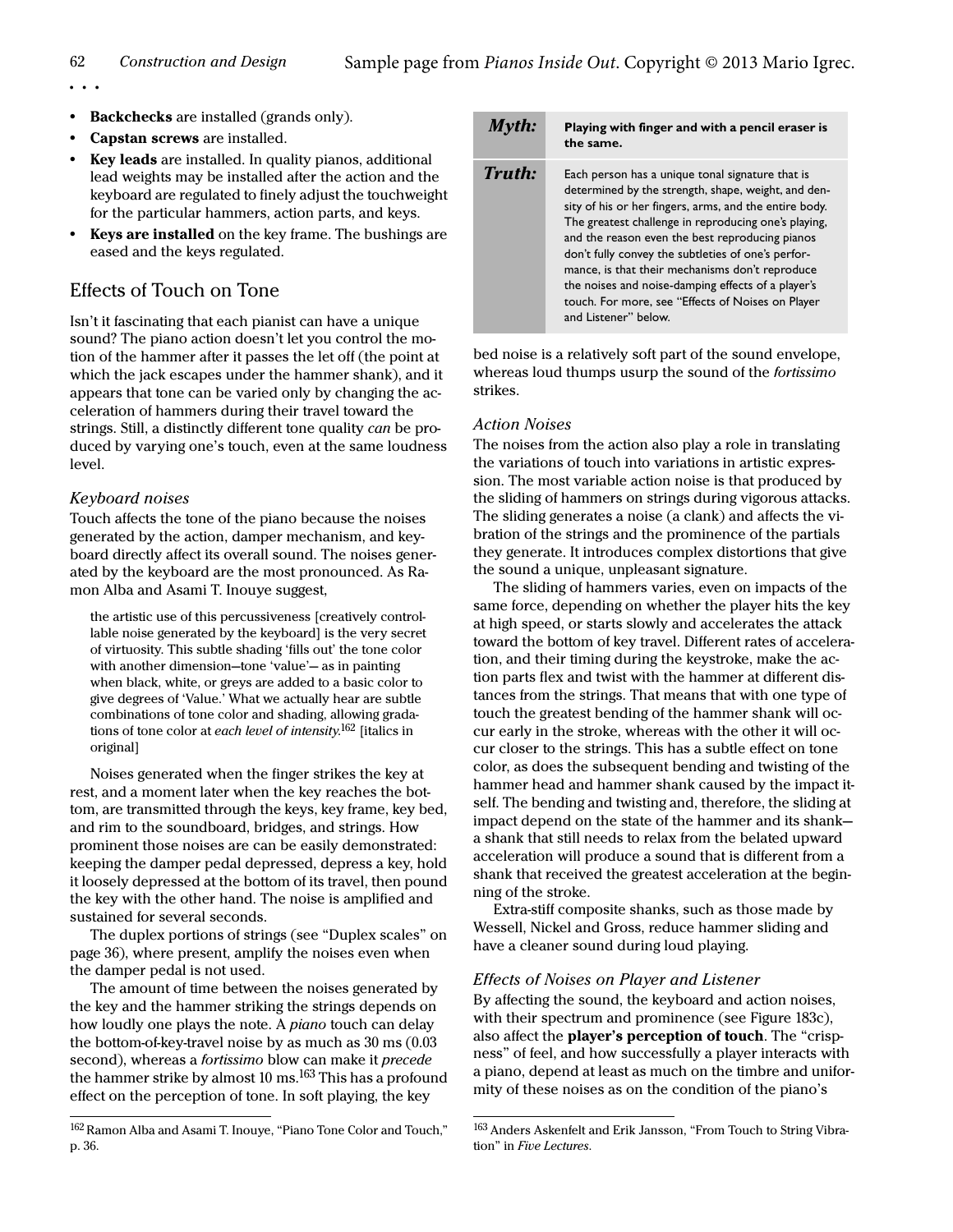hammers, action, strings, and overall design. Some piano makers, notably Blüthner and Pleyel, are known for their efforts to suppress these noises, from using double felt punchings to covering the back rail and hammer rest rail with multiple thicknesses of cloth. Instead of paper and cardboard punchings, Blüthner used punchings made of a softer, rag-like material.<sup>164</sup>

The condition of key frame cloths and felts has the most immediate effect on the transmission of keyboard-related noises. Replacing them during rebuilding with highquality materials restores resilience and gives the action the feel of a "new" piano.

Keyboard and action noises give each pianist a unique tonal signature. Several factors are at play: the "pitch" of the noises, their timing and loudness, and the amount of pressure after the strike. Playing "closer to the keys" produces lower-pitched noises and is perceived as deep, sensitive, and rich, while playing "from above" generates higher-pitched noises and is considered brilliant, crisp, and clear, but potentially "choppy" and strident. This perception is reinforced by a slightly greater delay associated with playing closer to the keys—in that case, the sound has a few milliseconds more to develop before the noises affect it. Loud noises can be appropriate when they reinforce the percussive character of music; e.g., in the works of Sergei Prokofiev and Igor Stravinsky, or in jazz. Some pianists produce an almost slapping noise by striking chords from a great height. Finally, the pressure after the strike, although it appears to be a waste of energy, actually damps the noises and makes the sound appear slightly warmer. The difference in the legato produced by playing staccato with the pedal, and connecting the notes with the fingers, is not merely visual.

### Tactile Experience

The pianist's perception of touch also depends on the tactile experience when a finger is in contact with the key. Just as the "transmission chain" passes the noises from the key to the piano belly, it also transmits the vibrations from the belly back to the key, where the player senses them. This can be easily felt in the middle section and the bass. The tactile perception of sound, even though subconscious, is an important factor in a pianist's orientation, expression, and control of touch. In one study, for example, blindfolded pianists were able to identify pianos of different brands with remarkable accuracy, even when "deafened" by white noise.<sup>165</sup>

Electronic pianos illustrate the importance of tactile experience. When the same electronic keyboard controller (the keyboard itself) is attached to a stand with a powerful speaker, pianists report that the action feels more like an actual acoustic piano action. Yamaha even developed their Tactile Response System to simulate the vibrations of an acoustic piano in the keys and pedals of the AvantGrand, their top electronic piano model (http://avantgrand.com).

# Piano Action

In its larger sense, the term action encompasses all moving parts that make the strings vibrate, or that damp them. These include the keyboard, all action parts, and the damper mechanism (backaction). In grands, action is often used to refer to the keyboard and the action frame with its parts, because these slide out of the piano as one unit. In this book, however, action is used only for the action frame and all action parts. This assembly is also referred to as the top stack.

In grand pianos, the action (top stack) includes:

- **•** Action brackets
- **•** Action rails
- **•** Hammers and hammer shanks
- **•** Wippens
- **•** Let off buttons and screws
- **•** Hammer rest rail (when used)
- **•** Sostenuto monkey and sostenuto rod with brackets (in New York Steinway grands)

In vertical pianos, the action is an assembly above the keyboard that includes:

- **•** Action brackets
- **•** Action rails
- **•** Hammers, hammer shanks, and hammer butts
- **•** Wippens with backchecks and bridle wires
- **•** Dampers and damper levers
- **•** Damper lever rail
- **•** Sostenuto rod or rail (when used)

### Types of Grand Actions

In all modern grand pianos the action is of the double-repetition, or "double escapement," type derived from the Herz-Érard design. In the U.S., almost all grand actions dating back to ca. 1870 are of the modern type, while in Germany and Austria the so-called Viennese action was still being made at the beginning of the 20th century (see Figure 12 on page 5). Blüthner pianos from the early 20th century have an action of their own design (see Figure 8 on page 4), while older Pleyel pianos have an awkward implementation of the Herz-Érard action that makes servicing them difficult (see Figure 11 on page 5). All instructions on regulation, repair, and rebuilding in this book are for the modern, double-repetition grand action.

Grand actions vary primarily in:

- **•** Materials (wood vs. composite, wool vs. synthetic bushings, leather vs. synthetic knuckles)
- **•** The profile of rails on which action parts are installed and, correspondingly, the profile of the action parts' flanges that are attached to the rails

<sup>164</sup>Thanks to Edward Sambell, RPT, for this information.

<sup>165</sup> Alexander Galembo, "Perception of Musical Instrument by Performer and Listener."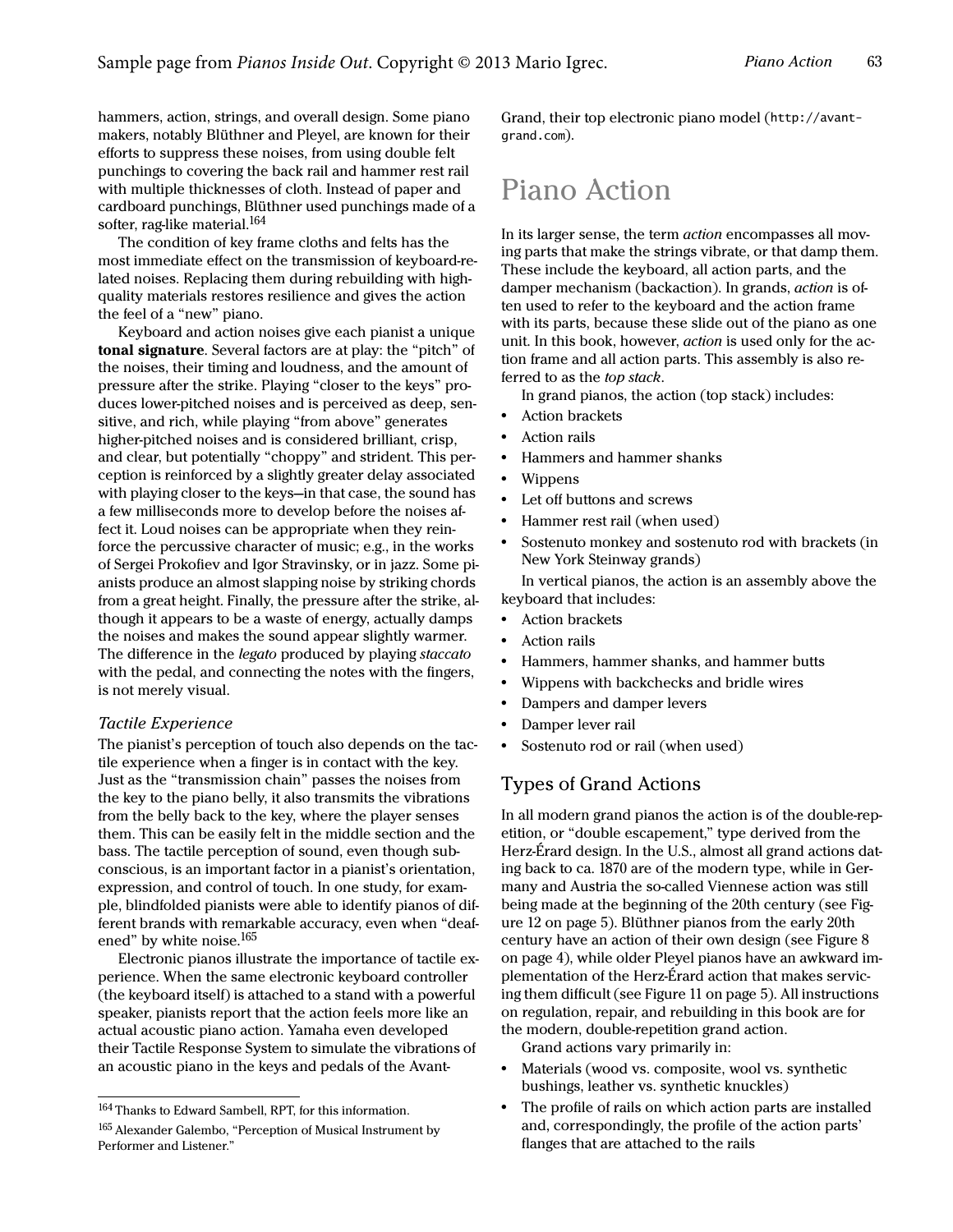